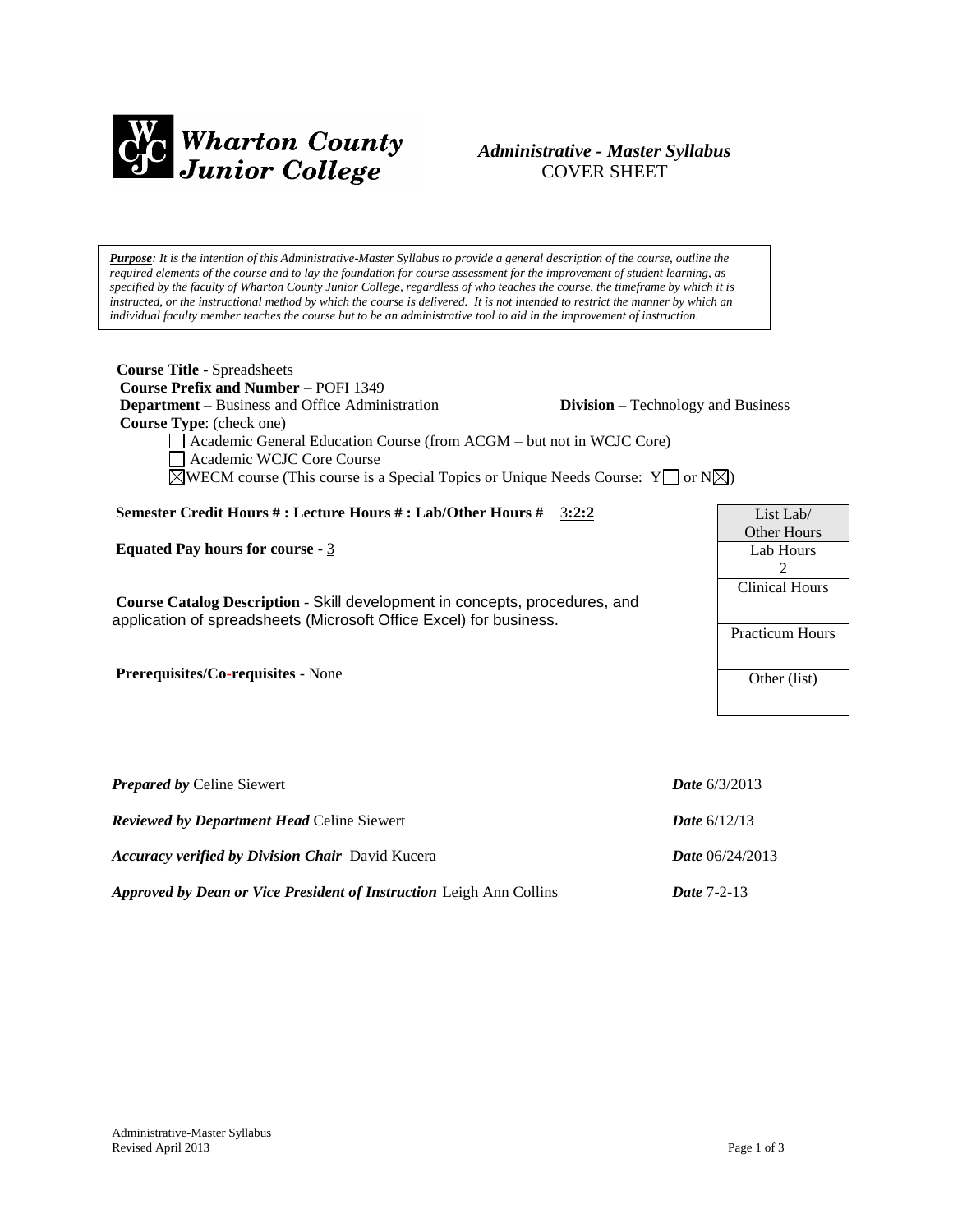

**I. Topical Outline** – Each offering of this course must include the following topics (be sure to include information regarding lab, practicum, clinical or other non-lecture instruction):

- Navigate a workbook.
- Open, edit, manage, and print a workbook.
- **Create a workbook, change fonts, enter basic formulas.**
- Use and edit formatting tools.
- Use series and AutoFill.
- Work with cells, columns, rows, and sheets.
- Use templates.
- Work with math, trig, statistical, and date and time functions.
- Use logical and financial functions.<br>■ Use rounding and nesting functions
- Use rounding and nesting functions.
- **Build charts.**
- Use auto shapes, WordArt, and comments.
- Use images, diagrams, and research.
- Work with multiple worksheets.
- **Work with lists.**
- Use worksheet templates.
- Work with ranges.
- **Work with lookup and reference functions.**
- **•** Create worksheet and workbook templates.
- **Work with macros.**

#### **II. Course Learning Outcomes**

| <b>Learning Outcomes</b><br>Upon successful completion of this course,<br>students will:                                                                                                                | <b>Methods of Assessment</b>                                                 |
|---------------------------------------------------------------------------------------------------------------------------------------------------------------------------------------------------------|------------------------------------------------------------------------------|
| Identify spreadsheet terminology and<br>concepts; calculate data using formulas and<br>functions; create and modify workbooks;<br>insert graphics and reports; and create and<br>use special functions. | Hands-on Application Tests<br><b>Written Theory Tests</b><br>Daily Exercises |

#### **III. Required Text(s), Optional Text(s) and/or Materials to be Supplied by Student.**

Required: The latest version of *Microsoft Office Excel: A Lesson Approach* by Kathleen Stewart. McGraw-Hill Publishing.

One flash drive is required for this class to store the daily work and the student data files provided by the publisher. The instructor will provide a test flash drive for the hands-on application tests. The student will need Scantron forms for taking the written tests along with a #2 pencil unless taking the course online.